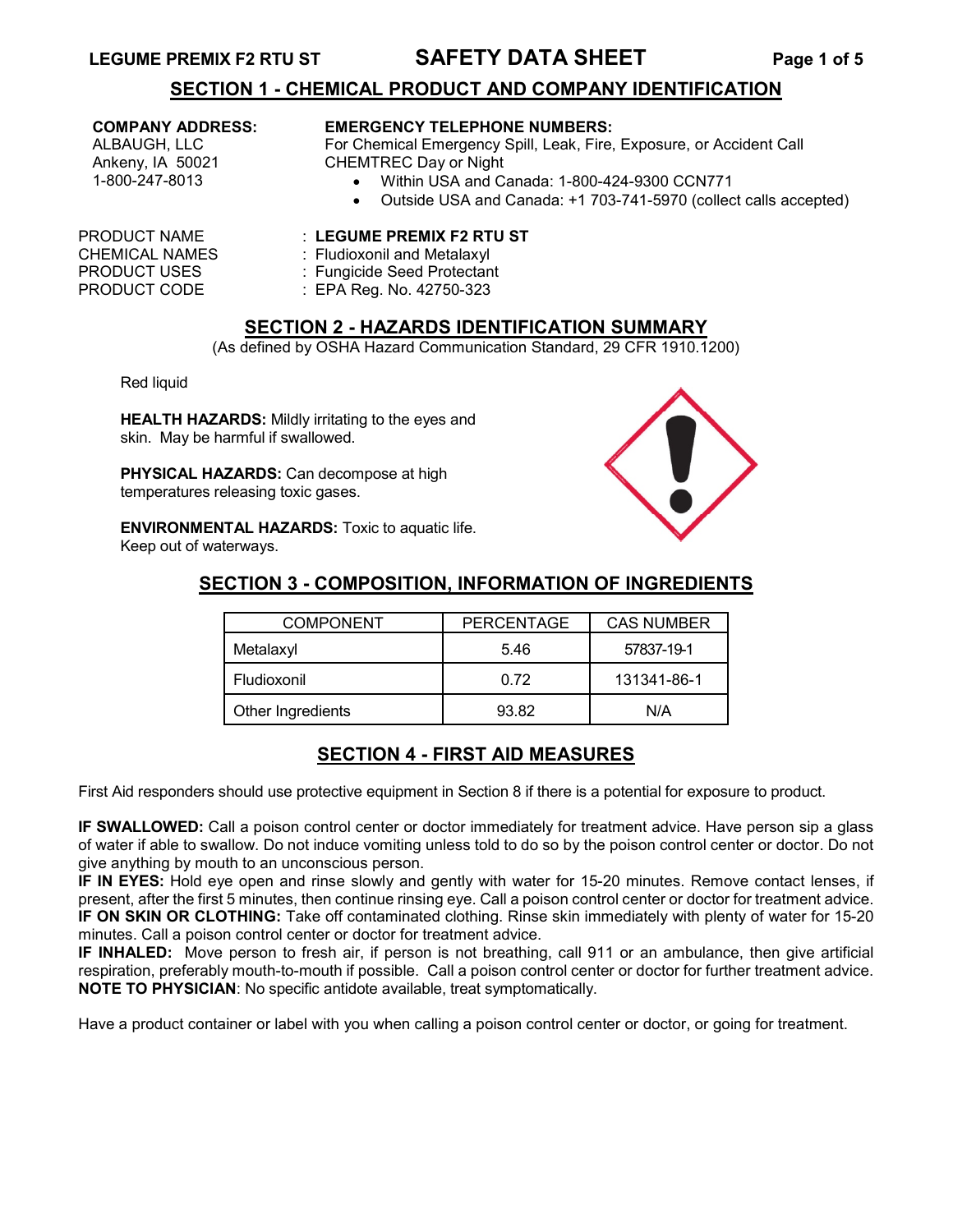# **LEGUME PREMIX F2 RTU ST SAFETY DATA SHEET Page 2 of 5**

## **SECTION 5 - FIRE FIGHTING MEASURES**

| National Fire Protection Rating (NFPA) |                                                  |  |  |  |  |
|----------------------------------------|--------------------------------------------------|--|--|--|--|
| l HEALTH                               |                                                  |  |  |  |  |
| FLAMMABILITY                           |                                                  |  |  |  |  |
| <b>REACTIVITY</b>                      |                                                  |  |  |  |  |
|                                        | 4=Severe 3=Serious 2=Moderate 1=Slight 0=Minimal |  |  |  |  |

**FLASHPOINT:** Not applicable

**EXTINGUISHING MEDIA:** Use foam, dry chemical, carbon dioxide, or water spray when fighting fires involving this material.

**FIRE AND EXPLOSION HAZARD:** Can burn in fire, releasing irritating and toxic gases due to thermal decomposition or combustion.

**FIRE FIGHTING INSTRUCTIONS:** Evacuate area and fight fire upwind from a safe distance to avoid hazardous vapors and decomposition products. Dike and collect water used to fight fire to prevent environmental damage due to run off. Foam or dry chemical fire extinguishing systems are preferred to prevent environmental damage from excessive water runoff.

Minimize use of water to prevent environmental contamination. Contact your State Pesticide or Environmental Control Agency, or nearest EPA Regional Office for guidance on disposal.

**FIRE FIGHTING EQUIPMENT:** Self-contained breathing apparatus with full facepiece.

**HAZARDOUS COMBUSTION PRODUCTS:** Hydrogen cyanide, Hydrogen chloride, Carbon monoxide, Nitrogen oxides.

# **SECTION 6 - ACCIDENTAL RELEASE MEASURES**

**IN CASE OF SPILLS OR LEAKS:** Clean up spills immediately, observing precautions in Section 8 of this document. Isolate hazard area. Keep unnecessary and unprotected personnel from entering.

**SMALL SPILL:** Absorb small spills on sand, vermiculite or other inert absorbent. Place contaminated material in appropriate container for disposal.

**LARGE SPILL:** Dike large spills using absorbent or impervious material such as clay or sand. Recover and contain as much free liquid as possible for reuse. Allow absorbed material to solidify, and scrape up for disposal. After removal, clean contaminated area thoroughly with water. Pick up wash liquid with additional absorbent and place in a disposable container.

This material should be prevented from contaminating soil or from entering sewage and drainage systems and bodies of water. Minimize use of water to prevent environmental contamination

## **SECTION 7 - HANDLING AND STORAGE**

KEEP OUT OF REACH OF CHILDREN!

Wear proper safety equipment specified in Section 8 when mixing, loading or otherwise handling concentrate.

**HANDLING:** Use only in a well-ventilated area. Minimize dust generation and accumulation.

**STORAGE:** Keep pesticide in original container. Do not put concentrate or dilute into food or drink containers. Store in a cool dry location. Protect from excessive heat.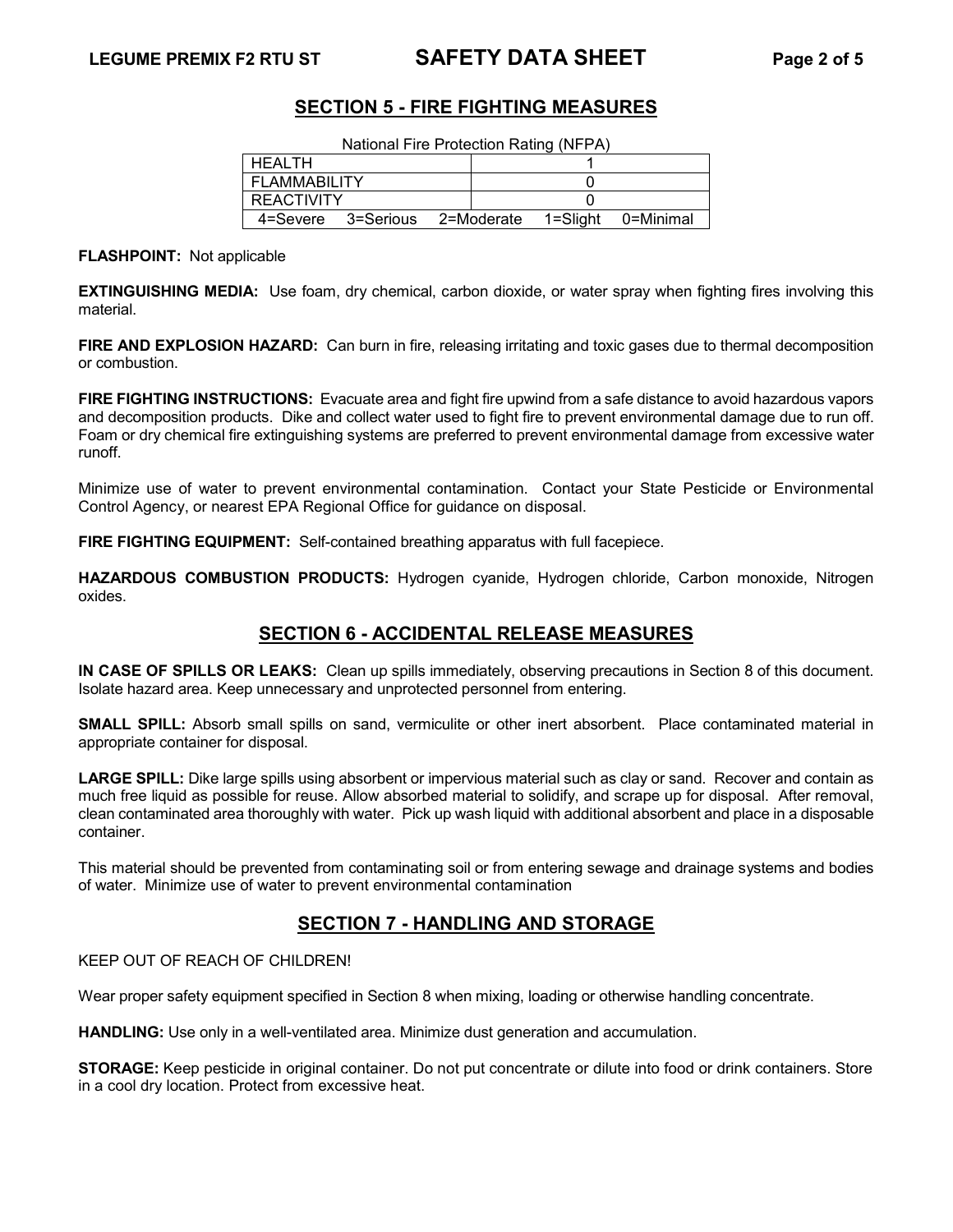## **SECTION 8 - EXPOSURE CONTROLS, PERSONAL PROTECTION**

#### **EXPOSURE LIMITS (8 hour TWA, ppm):**

| <b>COMPONENT</b> | OSHA PEL | <b>ACIGH TLV</b> |  |
|------------------|----------|------------------|--|
| Metalaxyl        | Not Est  | Not Est          |  |
| Fludioxonil      | Not Est  | Not Est          |  |

**ENGINEERING CONTROLS:** Proper ventilation is required when handling or using this product to minimize exposure to airborne contaminants. Facilities storing or utilizing this material should be equipped with an eyewash facility and a safety shower.

#### **PERSONAL PROTECTIVE EQUIPMENT:**

- 1. Long-sleeved shirt and long pants,
- 2. Shoes plus socks,
- 3. Chemical-resistant gloves
- 4. Protective eyewear.

**USER SAFETY RECOMMENDATIONS:** Wash hands before eating, drinking, chewing gum, using tobacco or using the toilet. Remove clothing immediately if pesticide gets inside. Then wash thoroughly and put on clean clothing. Remove PPE immediately after handling this product. Wash outside of gloves before removing.

# **SECTION 9 - PHYSICAL AND CHEMICAL PROPERTIES**

| Appearance:                        | Red opaque liquid    |
|------------------------------------|----------------------|
| Odor:                              | Faint                |
| pH:                                | $5.0 - 5.5$ @ 1%     |
| <b>Melting Point:</b>              | Not applicable       |
| <b>Boiling Point:</b>              | No data              |
| <b>Flash Point:</b>                | Not applicable       |
| <b>Evaporation Rate:</b>           | No data              |
| <b>Flammability:</b>               | Not flammable        |
| <b>Flammability Limits:</b>        | Not applicable       |
| <b>Vapor Pressure:</b>             | No data              |
| <b>Vapor Density:</b>              | Not applicable       |
| Density:                           | $1.02 - 1.03$ g/ml * |
| Solubility:                        | <b>Disperses</b>     |
| <b>Partition Coefficient:</b>      | No data              |
| <b>Auto-Ignition Temperature:</b>  | No data              |
| Decomposition Temperature: No data |                      |
| <b>Viscosity:</b>                  | 293 cst @ 20 C       |

\*Listed density is an approximate value and does not necessarily represent that of a specific batch.

# **SECTION 10 - STABILITY AND REACTIVITY**

**PRODUCT REACTIVITY:** Do not mix or allow contact with oxidizing agents. Hazardous chemical reaction may occur.

**CHEMICAL STABILITY:** Stable, however may decompose if heated.

**HAZARDOUS REACTION/POLYMERIZATION:** Product will not undergo polymerization.

**CONDITIONS TO AVOID:** Avoid temperatures above 100°F (38°C) for prolonged period of time. Strong exothermal reaction can occur above 390°F (200°C)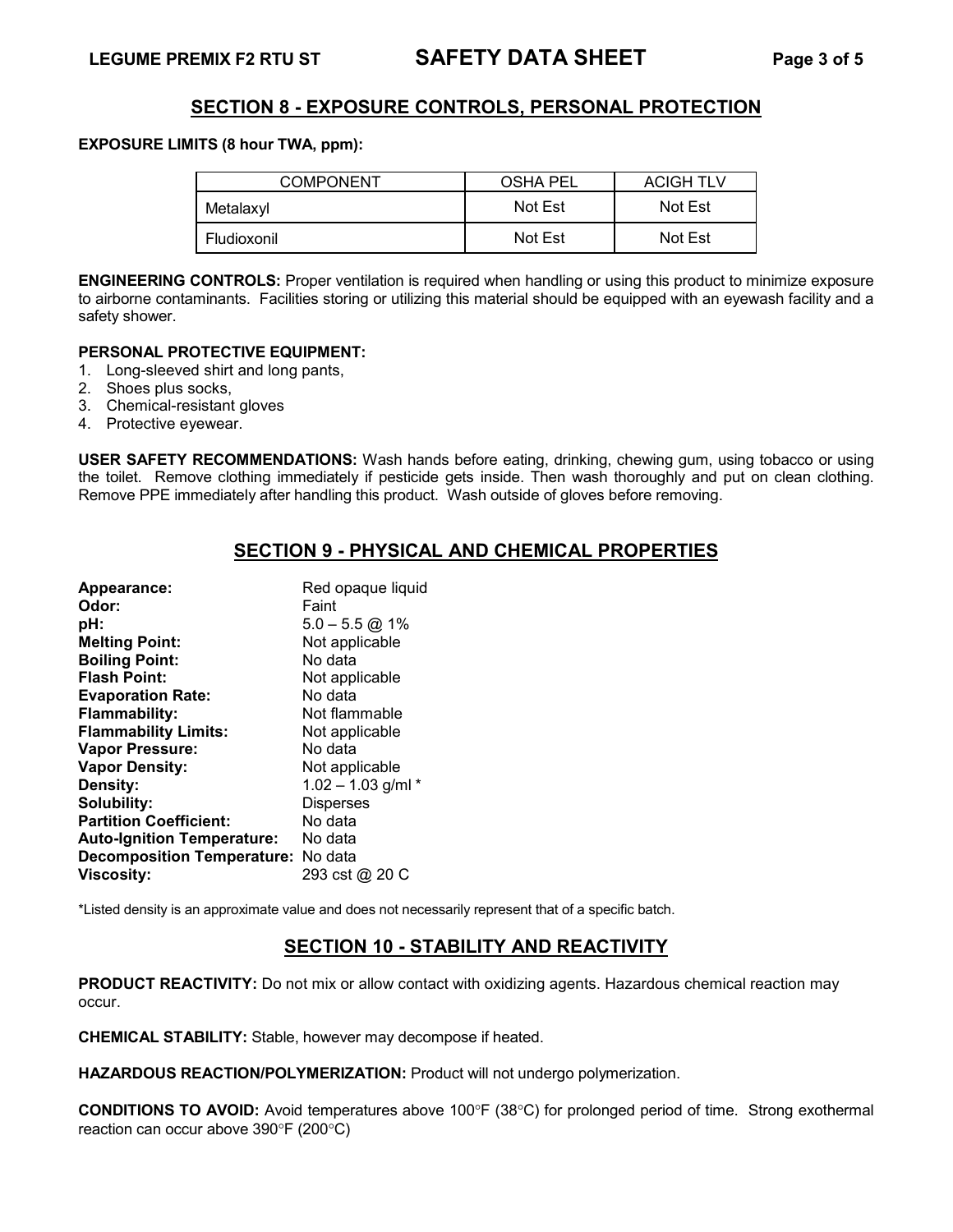# **LEGUME PREMIX F2 RTU ST SAFETY DATA SHEET Page 4 of 5**

#### **INCOMPATIBLE MATERIALS:** None known.

**HAZARDOUS DECOMPOSITION PRODUCTS:** Thermal decomposition may generate Hydrogen chloride, Oxides of nitrogen and carbon.

## **SECTION 11 - TOXICOLOGICAL INFORMATION**

#### **ACUTE TOXICITY:**

| Oral $LD_{50}$ (rat)              | $> 5,000$ mg/Kg          |
|-----------------------------------|--------------------------|
| Dermal LD <sub>50</sub> (rat)     | $> 5,000$ mg/Kg          |
| Inhalation LC <sub>50</sub> (rat) | $> 2.14$ mg/L            |
| Eye Irritation (rabbit)           | Minimal                  |
| Skin Irritation (rabbit)          | Slight                   |
| Sensitization (guinea pig)        | Not a contact sensitizer |

#### **CARCINOGEN STATUS:**

| OSHA |   | Not listed. |
|------|---|-------------|
| NTP  | - | Not listed. |
| IARC | - | Not listed. |

**TERATOGENICITY:** No reproductive or teratogenic (birth defect) effects at normal exposure levels.

**MUTAGENICITY:** Little or no evidence of mutagenic effects during in vivo or in vitro studies.

## **SECTION 12 - ECOLOGICAL INFORMATION**

**ENVIRONMENTAL SUMMARY:** This pesticide is toxic to birds and aquatic invertebrates and toxic to fish. Do not apply directly to water, or to areas where surface water is present or to intertidal areas below the mean high water mark. Exposed treated seeds may be hazardous to birds. In the event that treated seeds are spilled and cannot be salvaged, completely cover them with soil. Do not contaminate water when disposing of equipment washwaters or rinsate.

**FATE:** Metalaxyl is moderately persistent with a soil half-life of 60 - 180 days depending on soil type and weather conditions. It is highly mobile in certain soil types. Fludioxonil is moderately persistent with a half-life of 120 - 240 days depending on soil pH and weather conditions. Low mobility in soil.

|             | <b>FISH TOXICITY</b>                                    | <b>AVIAN TOXICITY</b>                                       | <b>BEE TOXICITY</b>                |
|-------------|---------------------------------------------------------|-------------------------------------------------------------|------------------------------------|
| Metalaxyl   | 96 hour LC <sub>50</sub> , Rainbow trout - $> 100$ mg/L | Dietary $CD_{50}$ , Bobwhite quail - $>10,000$ ppm          | Contact $LD_{50} - \geq 25$ ug/bee |
|             | $196$ hour LC <sub>50</sub> , Bluegill - $> 100$ mg/L   | Dietary LC <sub>50</sub> , Mallard duck - $\geq$ 10,000 ppm |                                    |
| Fludioxonil | [96 hour $LC_{50}$ , Rainbow trout - 0.47 ppm           | Dietary LD <sub>50</sub> , Bobwhite quail - $>$ 2,000 ppm   | Contact $LD_{50}$ – unknown        |
|             | 96 hour $LC_{50}$ , Bluegill - unknown                  | Dietary LC <sub>50</sub> , Mallard duck - unknown           |                                    |

# **SECTION 13 - DISPOSAL CONSIDERATIONS**

Do not contaminate water, food or feed by storage or disposal.

**PESTICIDE DISPOSAL**: Pesticide wastes are toxic. Improper disposal of excess pesticide, spray mixture, or rinsate is a violation of Federal Law. If these wastes cannot be disposed of by use according to label instructions, contact your State Pesticide or Environmental Control Agency, or the Hazardous Waste representative at your EPA regional office for guidance.

**CONTAINER DISPOSAL**: Non-refillable container: Do not reuse or refill this container.. Triple rinse or pressure rinse container (or equivalent) promptly after emptying. Offer for recycling, if available or puncture and dispose of in a sanitary landfill, or incineration, or if allowed by state and local authorities, by burning. If burned, stay out of smoke.

Refer to the product label for additional and complete Container Handling instructions